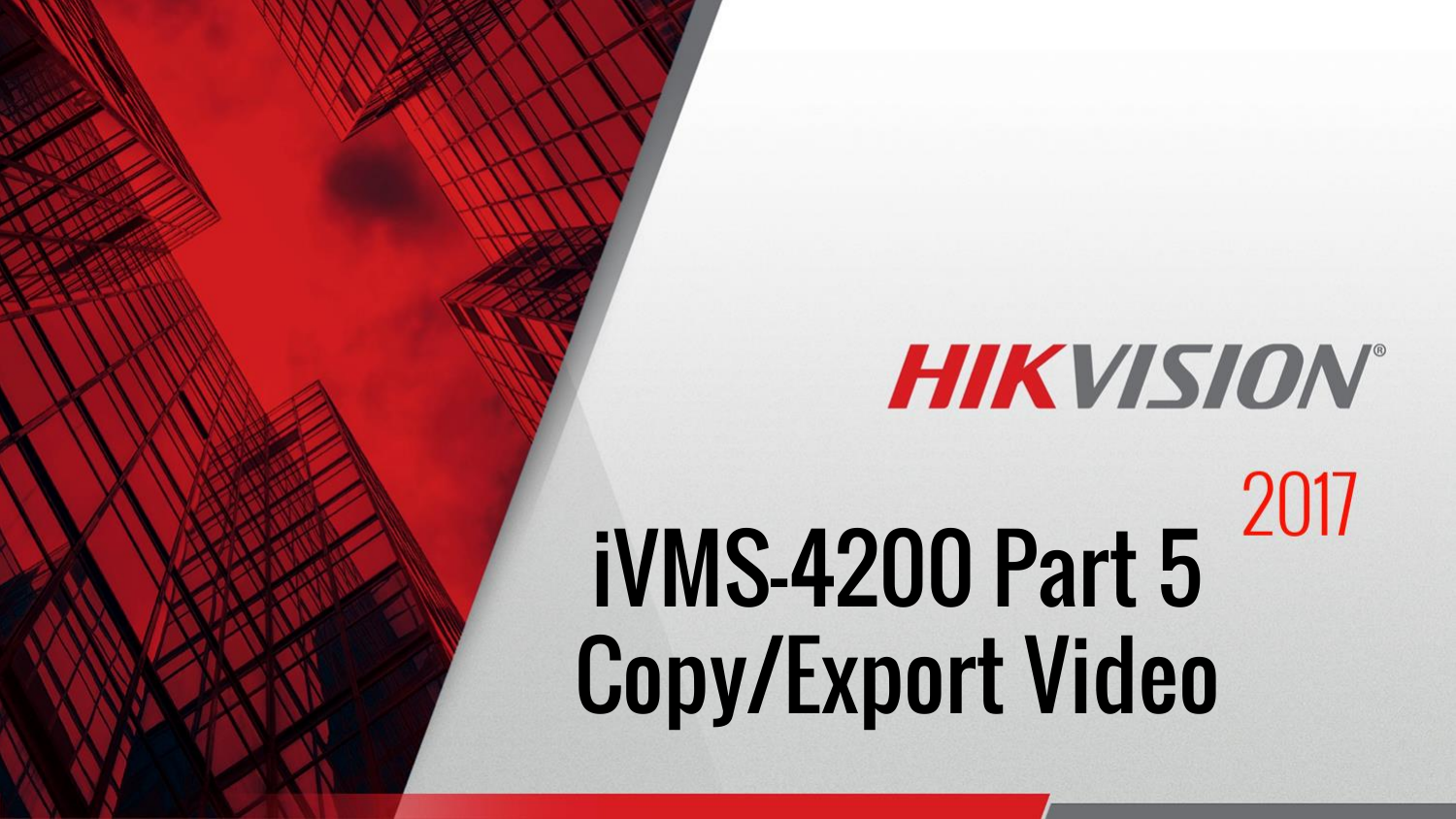# Copy/Export/Download Video

- Right click in playback window. Menu pops  $up<sup>[1]</sup>$
- In this Menu, click Download <sup>[2]</sup>
- Three ways to download:
	- Download by File
	- Download by Date
	- Download by Tag

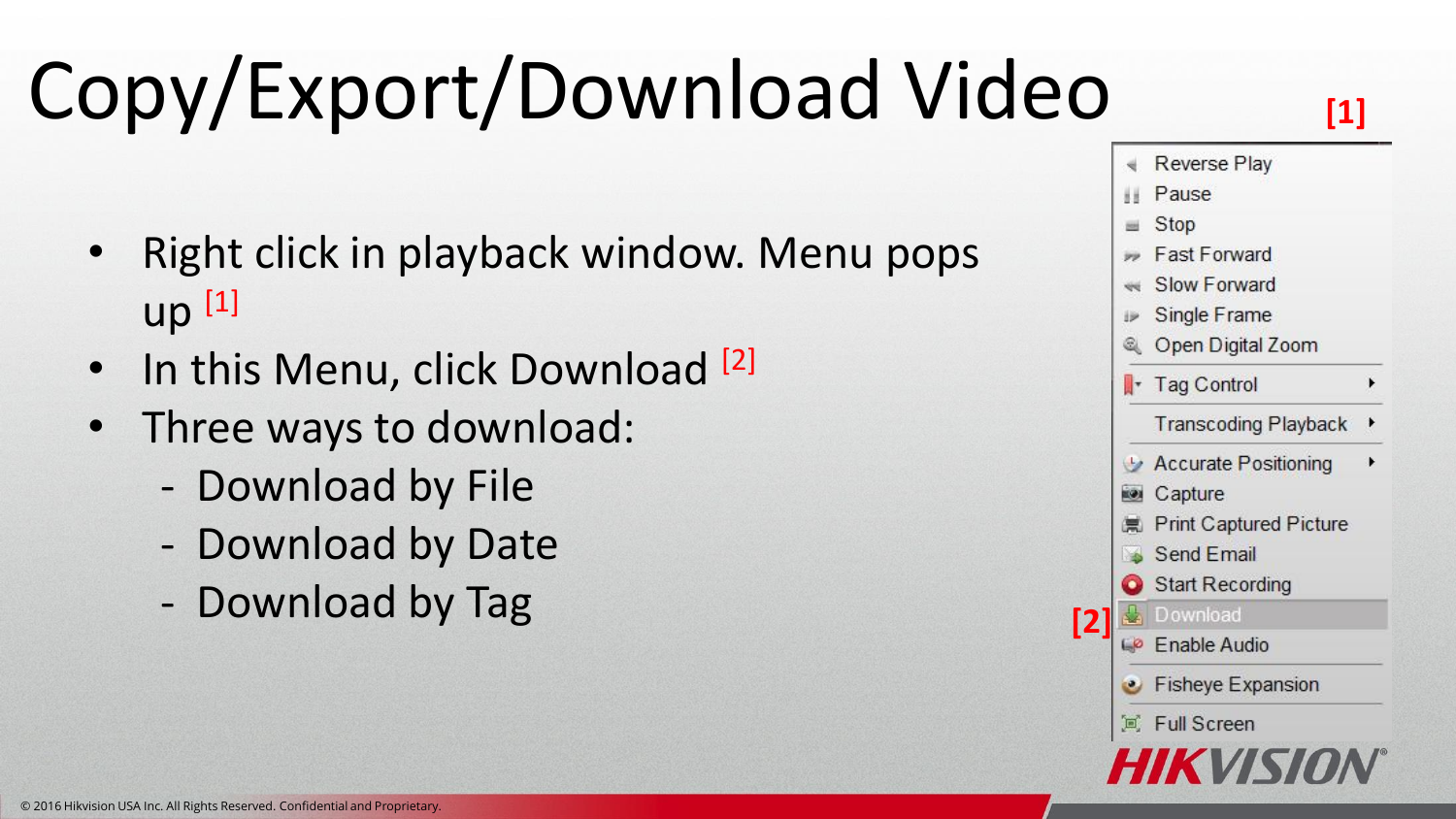### Download by Files **[1]**

- Check box to select files from recorder's  $HDD<sup>[1]</sup>$
- Individual files cannot exceed 2GB in size<sup>[1]</sup>
- Click the 'Download' button [2] to begin
- Files are copied to folder set in Control Panel under System Configuration [3]



#### File Download(Camera1 COI DS-9016HQHI-SH)

#### Download by Files Download by Date Download by Tag

| ▪              | Index                 | <b>Start Time</b> |                                                     | <b>End Time</b> |  | <b>Size</b> |                | <b>Status</b> |        |
|----------------|-----------------------|-------------------|-----------------------------------------------------|-----------------|--|-------------|----------------|---------------|--------|
| $\checkmark$ 1 |                       |                   | 2016-03-17 00:00:00 2016-03-17 08:10:13 879.51 MB   |                 |  |             | Waiting        |               |        |
| $\sqrt{2}$     |                       |                   | 2016-03-17 08:10:13 2016-03-17 12:19:00 1.012.30 MB |                 |  |             | Waiting        |               |        |
| $\Box$ 3       |                       |                   | 2016-03-17 12:19:00 2016-03-17 15:28:08 1,012.83 MB |                 |  |             | Waiting        |               |        |
| $\Box$ 4       |                       |                   | 2016-03-17 15:28:08 2016-03-17 19:33:36 1,012.80 MB |                 |  |             | Waiting        |               |        |
| $\Box$ 5       |                       |                   | 2016-03-17 19:33:36 2016-03-18 06:53:46 1,011.70 MB |                 |  |             | Waiting        |               |        |
| $\Box$ 6       |                       |                   | 2016-03-18 06:53:46 2016-03-18 11:44:07 1,012.27 MB |                 |  |             | Waiting        |               |        |
| $\Box$ 7       |                       |                   | 2016-03-18 11:44:07 2016-03-18 14:34:06 1,012.73 MB |                 |  |             | Waiting        |               |        |
| □              | 8                     |                   | 2016-03-18 14:34:06 2016-03-18 17:39:25 1,012.84 MB |                 |  |             | Waiting        |               |        |
| n              | 9                     |                   | 2016-03-18 17:39:25 2016-03-18 22:21:50 1.012.67 MB |                 |  |             | Waiting        |               |        |
|                | $\Box$ 10             |                   | 2016-03-18 22:21:50 2016-03-19 09:55:37 1,011.38 MB |                 |  |             | Waiting        |               |        |
|                | $\Box$ 11             |                   | 2016-03-19 09:55:37 2016-03-19 15:09:56 1,012.27 MB |                 |  |             | Waiting        |               |        |
|                | 12                    |                   | 2016-03-19 15:09:56 2016-03-19 22:41:45 1,012.30 MB |                 |  |             | Waiting        |               |        |
|                | 13                    |                   | 2016-03-19 22:41:45 2016-03-20 11:21:34 1,011.46 MB |                 |  |             | Waiting        |               |        |
|                | $\Box$ 14             |                   | 2016-03-20 11:21:34 2016-03-20 19:38:17 1,012.33 MB |                 |  |             | Waiting        |               |        |
|                | $\Box$ 15             |                   | 2016-03-20 19:38:17 2016-03-21 08:11:05 1 011 39 MR |                 |  |             | <b>Waiting</b> |               |        |
|                |                       |                   | The Selected Files Size: 1.85 GB                    |                 |  |             |                |               |        |
|                | Free Disk Space Size: |                   |                                                     |                 |  |             |                |               |        |
|                | Flow Ctrl(kbps):      |                   |                                                     | Set             |  | Download    | <b>Stop</b>    |               | Cancel |

### HIKVISI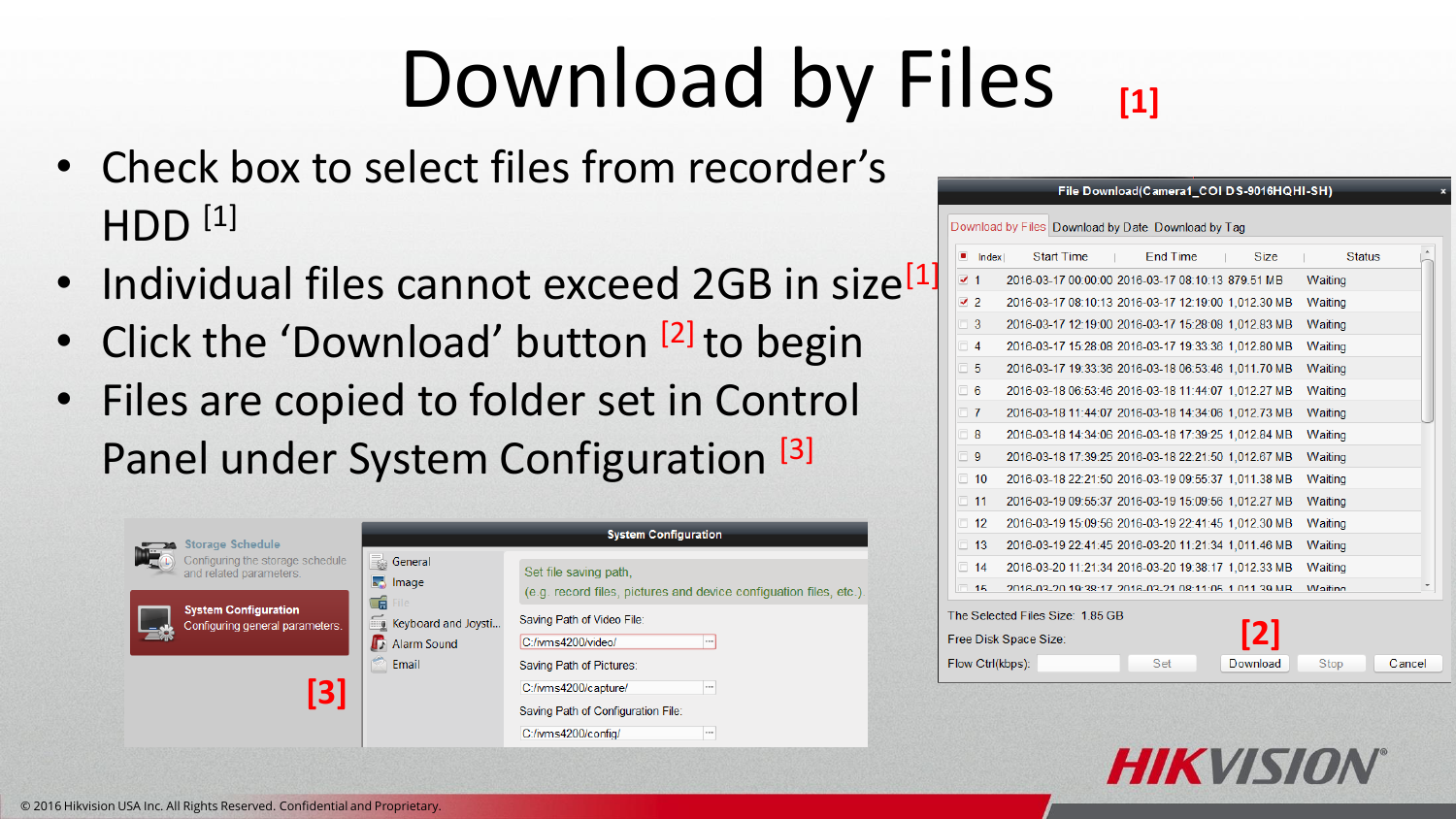## Download by Date

- By Date is commonly used
- Check box and choose start time(s) and end time(s)  $[1]$
- Click 'Download' button [2] to begin.

|                                 |                                                    |     | File Download(7616 IP Camera2) |      |        |
|---------------------------------|----------------------------------------------------|-----|--------------------------------|------|--------|
|                                 | Download by Files Download by Date Download by Tag |     |                                |      |        |
|                                 | Start Time                                         |     | End Time                       |      |        |
| Duration 1                      | 2013-05-17 00:00:00<br>Ш                           | 國   | 2013-05-17 16:21:20            | 昆    |        |
| Duration 2                      | 2013-05-17 00:00:00                                | 鬯   | 2013-05-17 16:21:20            | 閊    |        |
| Duration 3                      | 2013-05-17 00:00:00                                | is. | 2013-05-17 16:21:20            | 問    |        |
| Duration 4                      | 2013-05-17 00:00:00                                | B   | 2013-05-17 16:21:20            | E)   |        |
|                                 |                                                    |     |                                |      |        |
|                                 |                                                    |     |                                |      |        |
| The Selected Files Size: 4.5 MB |                                                    |     |                                |      |        |
| Free Disk Space Size:           | 654.9 MB                                           |     | [2]                            |      |        |
| Flow Ctrl(kbps):                | Set                                                |     | Download                       | Stop | Cancel |